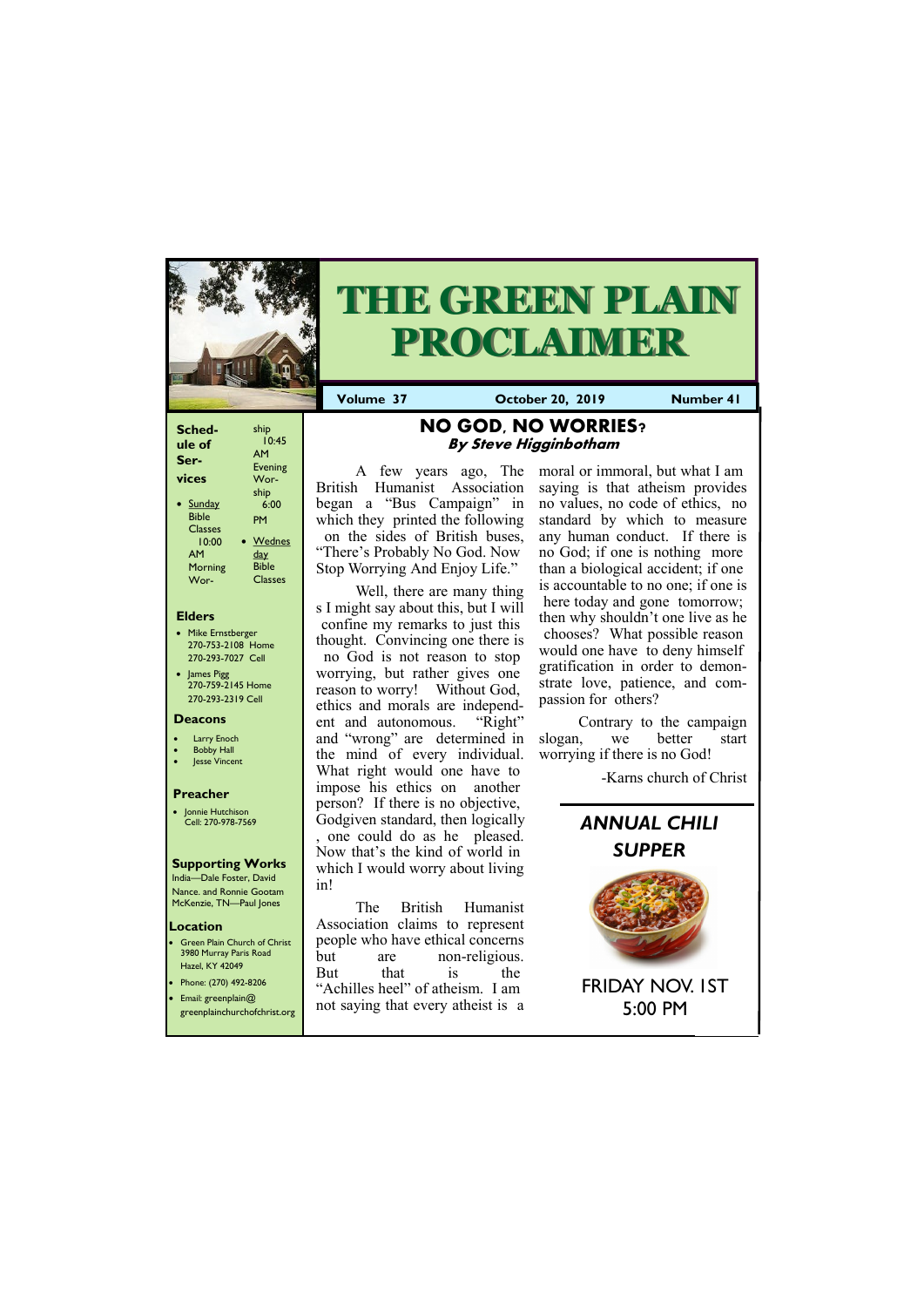### NEWS AND NOTES

- *REMEMBER IN PRAYER: Green Plain members*: . Remember Faye Travis, Peggy Jarvis, Rex and Margaret Enoch, Mary Crutchfield, Joanne Barnes, Maxine Pool, Hayes and Marjorie Grady, Jim Fielder, Larry Enoch and Jesse and Mary Vincent.
- **Family and Friends:** Teresa Tacker, Betty Pond, Bryan White, Meredith Enoch, Kenneth Mizell, Walter Byars, Will Winchester, Amie Lyons, Jim Hutson, Janice Canter, Maryanne Pedigrew, Dale Foster, Andrea Phillips and Donald and Dorothy Cook.
- **The Fall session of the** *School of Biblical Studies* continues each Monday from 7-9 pm in annex. Brethren Josh Manning and Brad McNutt are presenting outstanding lessons on the books of 1 Peter and Jonah respectively. If you enjoy in depth Bible study you will not want to miss this opportunity.
- **Pantry items for October: 6—Canned Orange Juice; 13—Sweet Pickles; 20—Toilet Tissue; 27— Canned beans (any kind).**
- Remember our **snacks for the hospital program** and place your items in the baskets in the lobby.
- **PASS IT ON!** When you have finished reading this bulletin, why not pass it on to a loved one, friend or neighbor. Use this as a tool to spread the gospel. Or, pick up extra copies to hand or mail to others.
- **See our Facebook page** for announcements, updates and articles. Access to past editions of this bulletin are available on our website at http://greenplainchurchofchrist.org.
- **Mission Work:** Please continue to pray for the preachers this congregation is supporting in India and for Dale Foster, Ronnie Gootan, David Nance, Mike Kiser and Paul Jones in their respective works.
- Watch **"A Bible Answer"** each Sunday morning at 8:00 am on WQWQ TV in Paducah, KY. This program is also available on their website at abibleanswertv.org and on GBN and YouTube**.**
- **October 2019 Anniversaries: 21st Chad & Vickie Canter; Birthdays: 8th Jim Fielder and Perry Jarvis; 10th Bobby Hall. Please let us know if we have left anyone out.**
- *UPCOMING LOCAL EVENTS: Annual Chili Supper Friday* November 1st*; Annual Area Wide Singing at Green Plain on* November 22nd*.*
- *"Sinners Jesus will receive. Sound this word of grace to all; Who the heavenly pathway leave, All who linger, all who fall." Yes, it is MY responsibility (Mark 16:15-16).*



**Page 2**

*BIBLE RESEARCH QUESTION*

**This Week: What does the name Barnabas mean as stated in the New Testament?**

**last Week**: *What was the sin of Simon the Sorcerer?*

**Answer:** Simon tried to purchase from the apostles the power to lay his hands on others and impart the Holy Spirit (Acts 8:18-24). However, only the apostles of Jesus possessed this ability.

## **SCHOOL OF BIBLICAL STUDIES**

### **Each consecutive Monday Sept. 16-Nov. 4, 2019**

- **1 Peter—Josh Manning Eastwood Paris, TN**
- **Jonah—Brad McNutt**
- **Walnut Grove Benton, KY**
- 

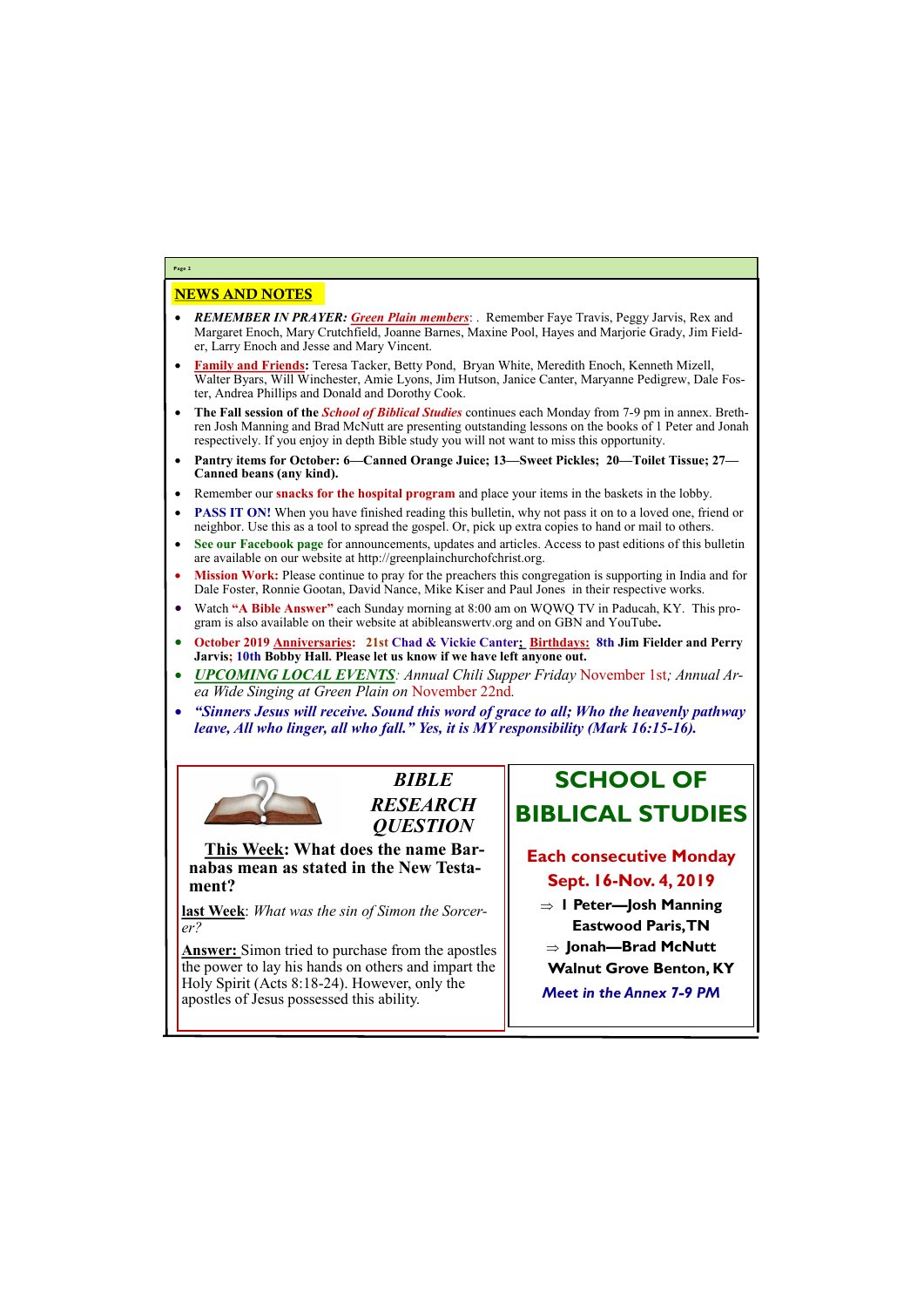**Page 3**

### **STUDY AND PRACTICE** *By Jonathan McAnuilty*

There are very few areas of expertise achieved by men apart from diligent study and practice.

Olympic athletes and other individuals considered to be at the peak of physical human ability are not born that way. They have a regime they have followed, and most of them practice, and practice, and practice, devoting hours a day to improving themselves. Our physicians and surgeons are not considered competent to take us apart and put us back together again without first undergoing years of study and training. There are many more examples that could be given.

There are not many activities where constant practice does not improve ability. And there are few activities where, with enough practice, most people can not achieve some competence. Generally, when an individual says, "I could never do that," what they really mean is that they don't want to spend the time and energy to learn how to do a thing. Sometimes such thinking is borne out of fear, but if we were to be honest with ourselves, frequently it's just laziness or a lack of proper motivation on our part.

Why should we think that it is any different in matters of spiritual achievement?

The Bible reminds us concerning spiritual ability, maturity, and our ability to understand the Bible: "For everyone who partakes only of milk is unskilled in the word of righteousness, for he is a babe. But solid food belongs to those who are of full age, that is, those who by reason of use have their senses exercised to discern both good and evil (Hebrews 5:13-14; NKJV)."

Let us first notice that it is possible to be "unskilled" in God's word; implying that it is fully possible to be "skilled." This skill is

"exercising" the senses to discern good and evil. In other words, spiritual ability and spiritual talents get better with practice and exercise, just like any other skill.

Have you considered the fact that Jesus Christ, the Son of God, made like us in every way, and partaking of the full human experience, had to study to get better with God's word? We find Him engaged in a Bible study at the age of 12, and when found doing so, He identified the study as His Father's will (cf. Luke 2:46-49). Thereafter we read that Jesus, "increased in Wisdom and Stature (Luke 2:52)." Jesus grew to be a wise man, because, from a very young age, He applied Himself to obtaining that wisdom. He became good at doing the right thing because he practiced constantly doing the right thing, so that He could say of His relationship with God, "I always do those things that please Him." (John 8:29)

| Sure, chances are pretty good that if you | achieved, not through the passage of time, |  |  |                               |  |  |
|-------------------------------------------|--------------------------------------------|--|--|-------------------------------|--|--|
| (Continued on page 4)                     | and,                                       |  |  | but through, "reason of use," |  |  |
|                                           |                                            |  |  |                               |  |  |

But someone will say, "Well Jesus was God in the flesh, I could never be like Him." As in so many other things, however, such a statement is more of an excuse not to try than it is a valid argument.

God wants us to try to be more like Jesus. The term "Christian" means, "Christ-like." The Scriptures encourage us, telling us that we should look to the example of Jesus as our model for love, forgiveness and many other things (cf. Ephesians 5:2; 1 Peter 2:21; etc.) In fact, God very clearly tells us in His word that the goal is to grow spiritually, to reach the measure of the fullness of the stature of Christ (Ephesians 4:13). You might want to declare that you can't grow spiritually, but God says you can, and that you should, even if such an endeavor is going to take effort on your part.

Sure, chances are pretty good that if you